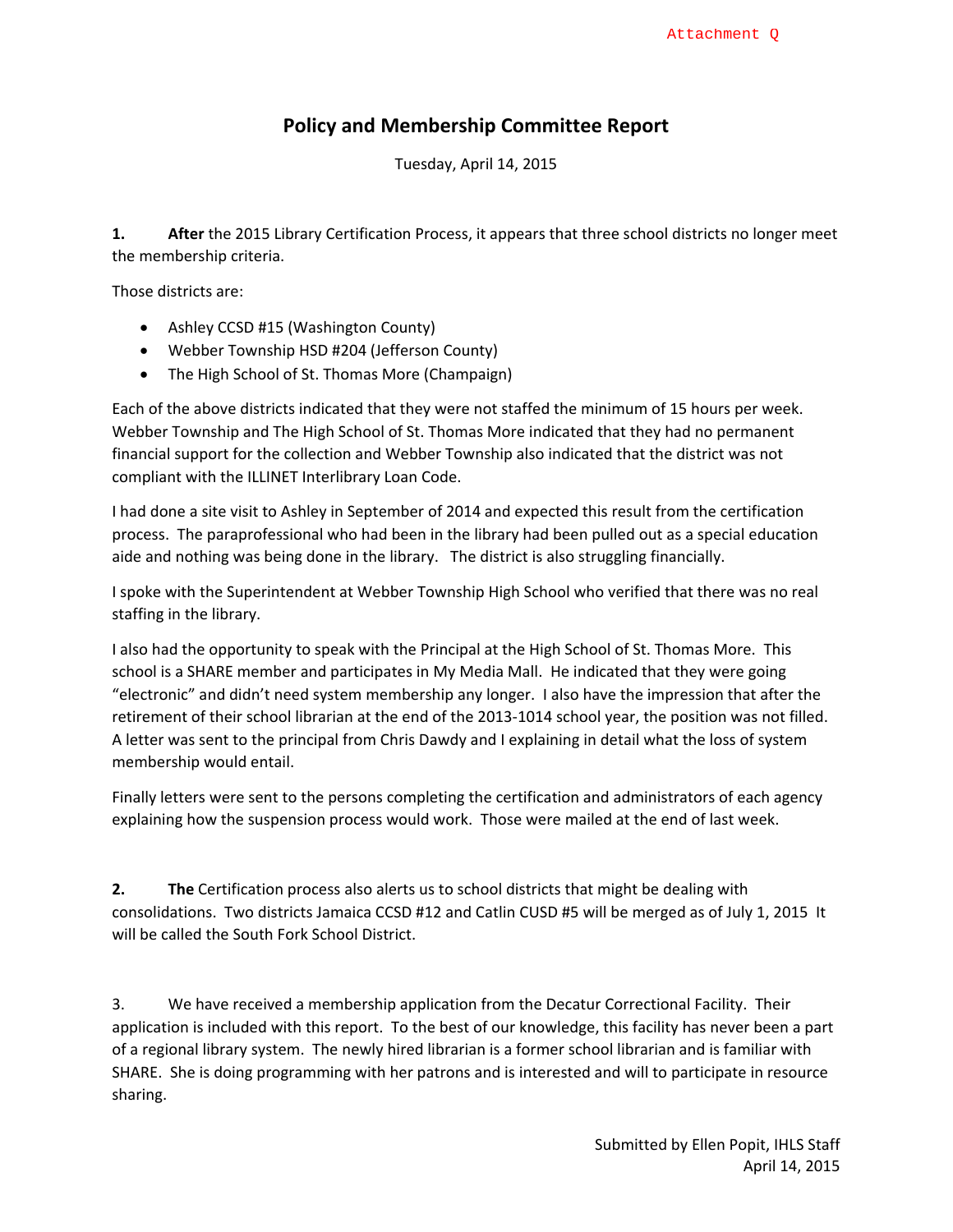Submitted by Ellen Popit, IHLS Staff April 14, 2015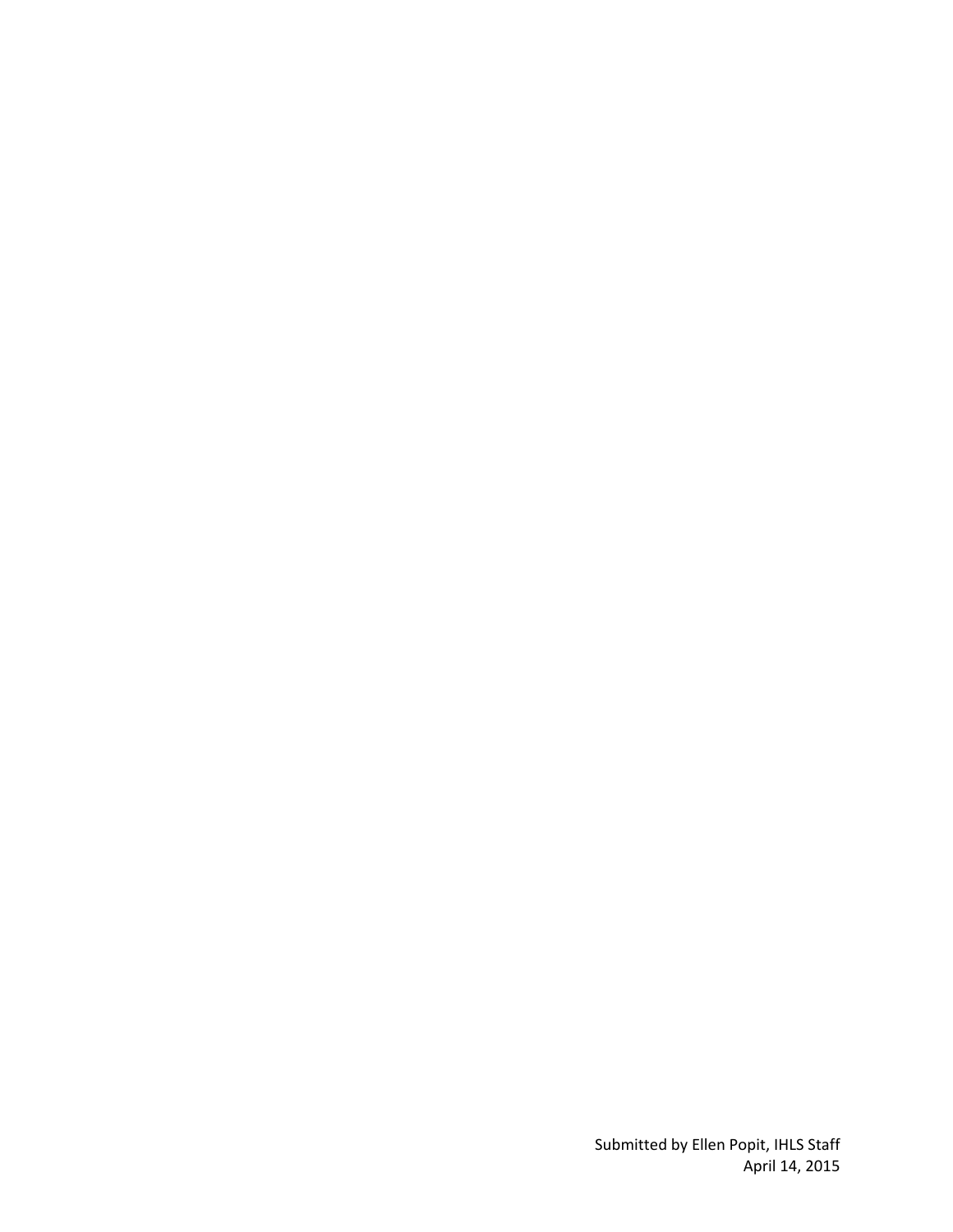## **Illinois Heartland Library System**

## **Application for Special Library Membership**

# **Directory Information**

| Library Name:               | DCC Law Library |                             |           |                 |  |
|-----------------------------|-----------------|-----------------------------|-----------|-----------------|--|
| Company/Institution:        |                 | Decatur Correctional Center |           |                 |  |
| <b>Mailing Address:</b>     |                 | 2310 E Mound Rd             |           |                 |  |
| City:                       | Decatur         |                             | Zip Code: | 62526           |  |
| Macon<br>County (Counties): |                 |                             |           |                 |  |
| Library Phone Number:       |                 | 217-877-0353                |           | 469<br>$Ext.$ : |  |
| Library FAX Number:         |                 |                             |           |                 |  |

Library Staff: In order to be eligible for system membership, a library must have at least one employee who works a minimum of 15 per week as the librarian.

| Staff person identified as the librarian: | <b>Stacey Carter</b>           |
|-------------------------------------------|--------------------------------|
| Librarian's e-mail address:               | Stacey.Carter@doc.illinois.gov |
| 37.5<br>Hours worked per week:            |                                |

### **Hours of Operation of the Library**

| $Day$     | <b>Opening Time</b> | <b>Closing Time</b> |
|-----------|---------------------|---------------------|
| Monday    | 8:00                | 4:00                |
| Tuesday   | 12:00               | 8:00                |
| Wednesday | 8:00                | 4:00                |
| Thursday  | 12:00               | 8:00                |
| Friday    | 8:00                | 4:00                |
| Saturday  | closed              |                     |
| Sunday    | closed              |                     |